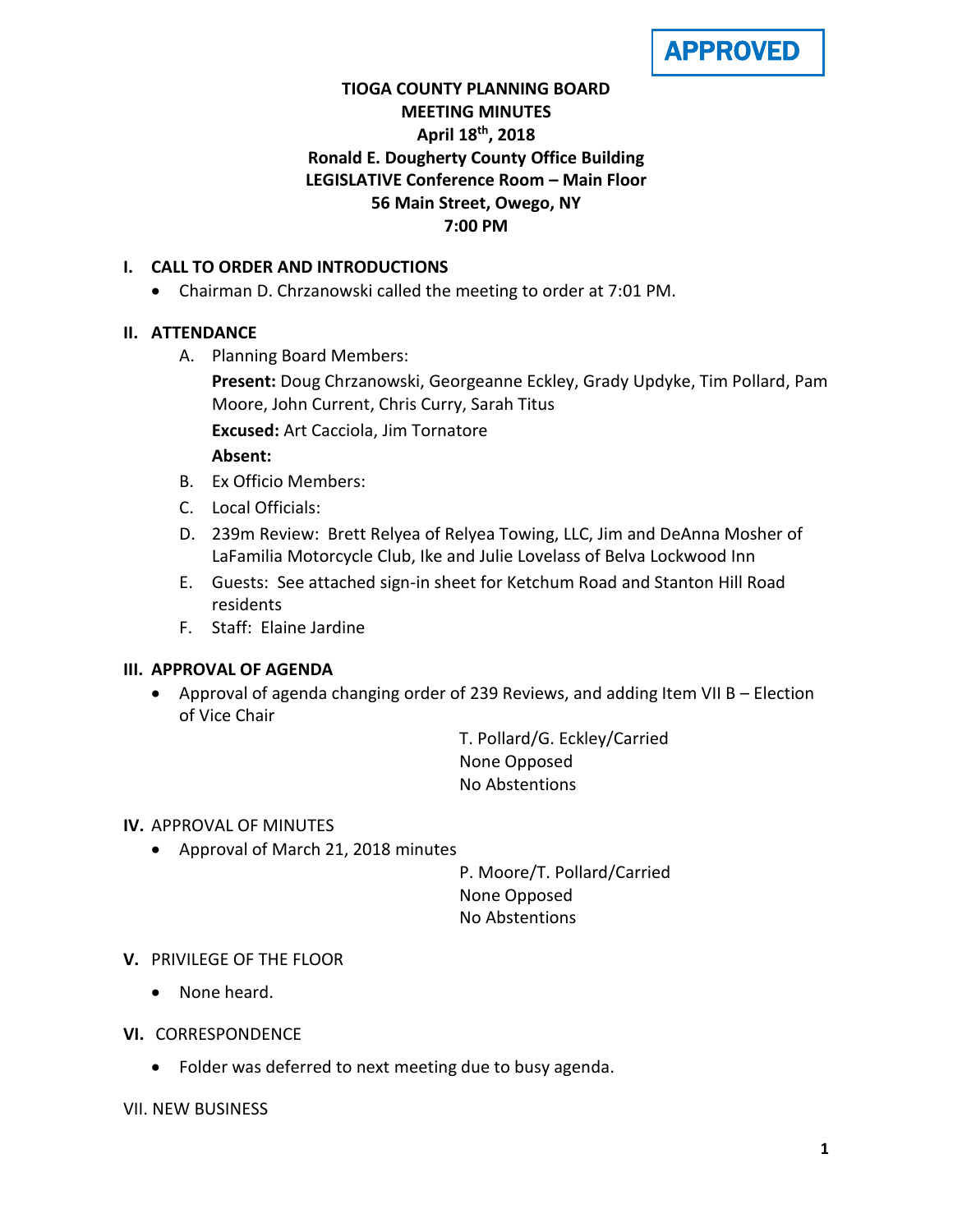

### **A. 239 Reviews**

# **1. County Case 2018-011: Town of Nichols, Special Use Permit, LaFamilia Motorcycle Club**

The applicant is requesting a special use permit to hold monthly meetings, get-togethers, and events at the pictured garage clubhouse for their motorcycle club called LaFamilia. There are approximately five members in the club who meet on a monthly basis. The informal get-togethers are held about twice per month and have about 20 attendees. Events such as chicken barbeques for charity are held a couple times per summer and gather additional attendees/riders. Details can be found in the Special Use Permit Questionnaire completed by the applicant. Town of Nichols Noise regulations in the zoning code state that sounds not exceeding 90 decibels are allowed during the daytime defined as 7:00 AM to 11:00 PM and not exceeding 50 decibels are allowed during the nighttime defined as 11:00 PM to 7:00 AM.

The applicant is aware of the town's noise restrictions, and states they close the clubhouse by 10:00 PM. The Town Code Enforcement Officer needs to enforce this vigilantly, as this area is mainly a rural residential neighborhood.

Staff recommends approval of the special use permit with the conditions that the applicant gets all required state and local permits, registrations, licenses or certificates, the applicant complies with the 11:00 PM noise regulations and shuts down all operations by then, the special use permit runs for a definitive time period as prescribed by the Code Enforcement Officer, and the applicant notifies the Code Enforcement Officer in advance every time there is a gathering or event.

Ketchum Road residents and LaFamilia Motorcycle Club members had a chance to publicly air their concerns. Forty-two residents signed an opposition petition, a copy of which was provided to staff. In summary, the residents' main concerns were noise and added traffic based on current activity. LFMC provided a document describing charitable events. J. Mosher stated that they are widening the Club's driveway using concrete, and they will have spotters when motorcycle riders exit the property.

**Q. P. Moore** – How far away from the industries, FedEx and the Army Corp Training Center is this location? **A. J. Mosher** – About a quarter mile to the west.

#### **Motion to recommend approval of the Special Use Permit with the conditions noted:**

| J. Current/D. Chrzanowski/Carried |                |  |
|-----------------------------------|----------------|--|
| Yes                               |                |  |
| Nο                                | Ω              |  |
| <b>Abstention</b>                 | $1$ (C. Curry) |  |

# **2. County Case 2018-012: Village of Owego, Special Use Permit, Belva Lockwood Inn**

The applicants are requesting a special use permit to establish and operate their bed and breakfast, Belva Lockwood Inn, at 249 Front Street. The reason a special use permit is required is that in addition to housing boarding guests and providing meals for those guests, they also plan to conduct on-site catering and bar service for group events at the inn.

Typical events they are planning to host would involve approximately 50 guests and include events such as bridal showers, rehearsal dinners, office retreats, holiday parties, etc. They plan to employee eight to ten employees, and operate hours as events demand.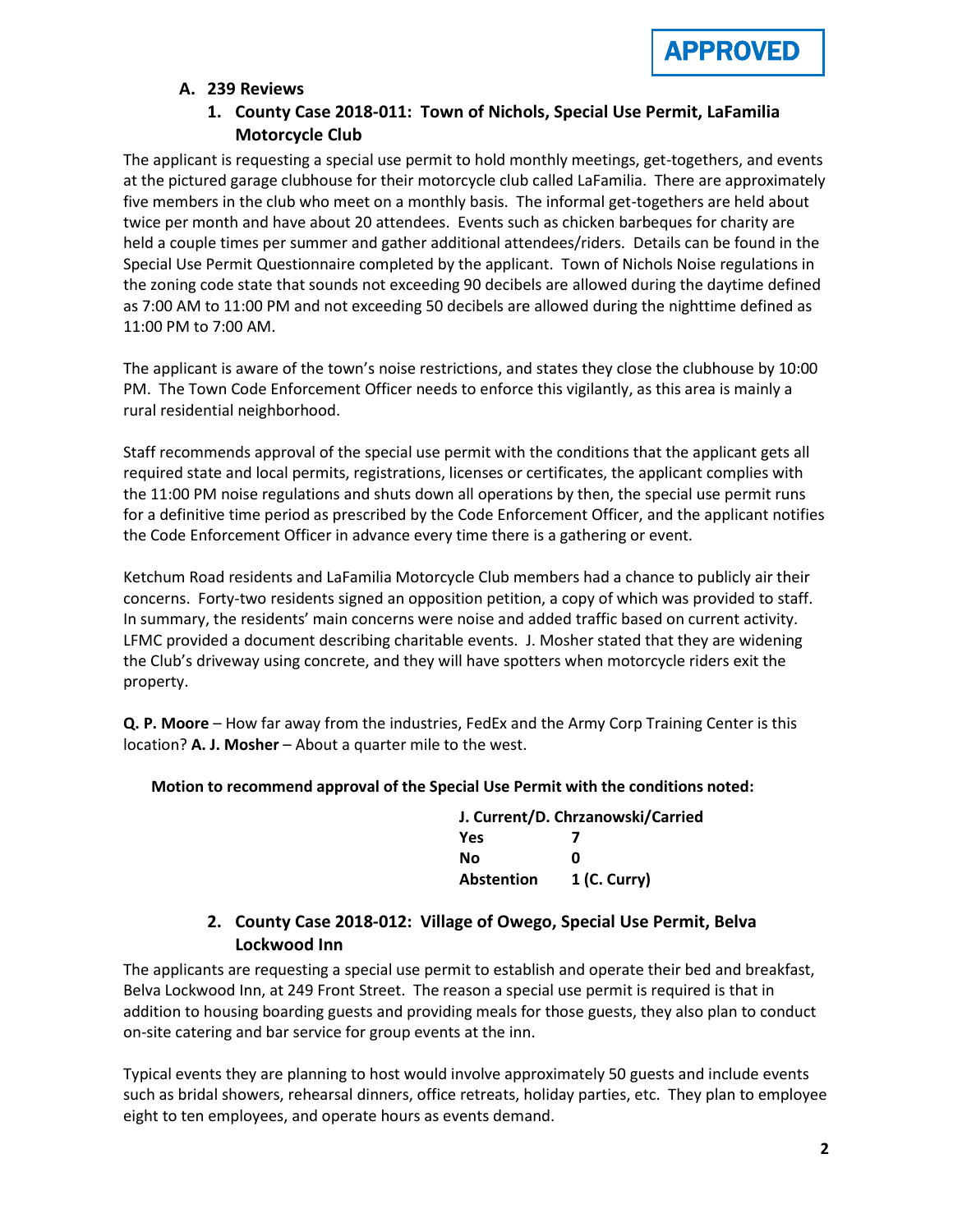While this residence is within FEMA's Special Flood Hazard Area, the Village of Owego Code Enforcement Officer states that this project is not subject to the Flood Damage Prevention regulations as there are no building structural changes or land filling/grading elements planned. Additionally, historic structures are exempt from floodplain regulations.

This proposed bed and breakfast is a suitable use for this section of Front Street which serves a transition from the Village's central business district to residential uses from west to east. Not only will it directly generate sales tax, it could also supply more foot traffic to downtown businesses as it is easily within walking distance to the central business district, thereby generating sales tax indirectly as well. This project will greatly improve the aesthetics of this property as it exists currently (see attached picture), which is located on a state highway that is heavily trafficked. The external improvements will greatly increase travelers' first impressions on their ride toward downtown. The only issue identified is that the applicant needs to provide 11 off-street 10x20 parking spaces, per Village Zoning Code.

Staff recommends approval of the special use permit with the conditions that the Village of Owego submits this proposal to the NYS DOT Region 9 Site Plan Review Committee for their comment and that the complies with provision of the required number of parking spaces.

J. Lovelass stated this would be no problem as the house was used in the past for the Eagles Club and the entire back yard was paved for vehicles then.

### **Motion to recommend approval of the Site Plan Review with the conditions noted:**

| S. Titus/T. Pollard/Carried |   |
|-----------------------------|---|
| <b>Yes</b>                  | 8 |
| Nο                          | n |
| <b>Abstention</b>           | n |

# **3. County Case 2018-010: Town of Candor, Site Plan Review, Relyea Towing, LLC**

The applicant is requesting site plan review approval to reuse an old palette-making facility on this 19.93 acre lot into a business that will store and transport repossessed vehicles. There will be a number of vehicles stored short-term on the property at any given time. Two tow trucks utilized in the business will also be repaired on the property.

Applicant states that this new business will operate mainly from 8:00 AM to 5:00 PM, plus as needed other hours of the day. There will be six employees including one office worker, one mechanic and two tow truck drivers. No signage plans have been submitted.

NYS DOT Region 9 Site Plan Review Committee has already reviewed this proposal and provided comments that only one driveway can be used, which has to be brought up to NYS DOT Standards. They also stated that the log in the driveway needs to be removed.

This use is proposed in a suitable location and is appropriate adaptive reuse for the property. The Town of Candor Planning Board has completed a Short EAF and made a negative declaration.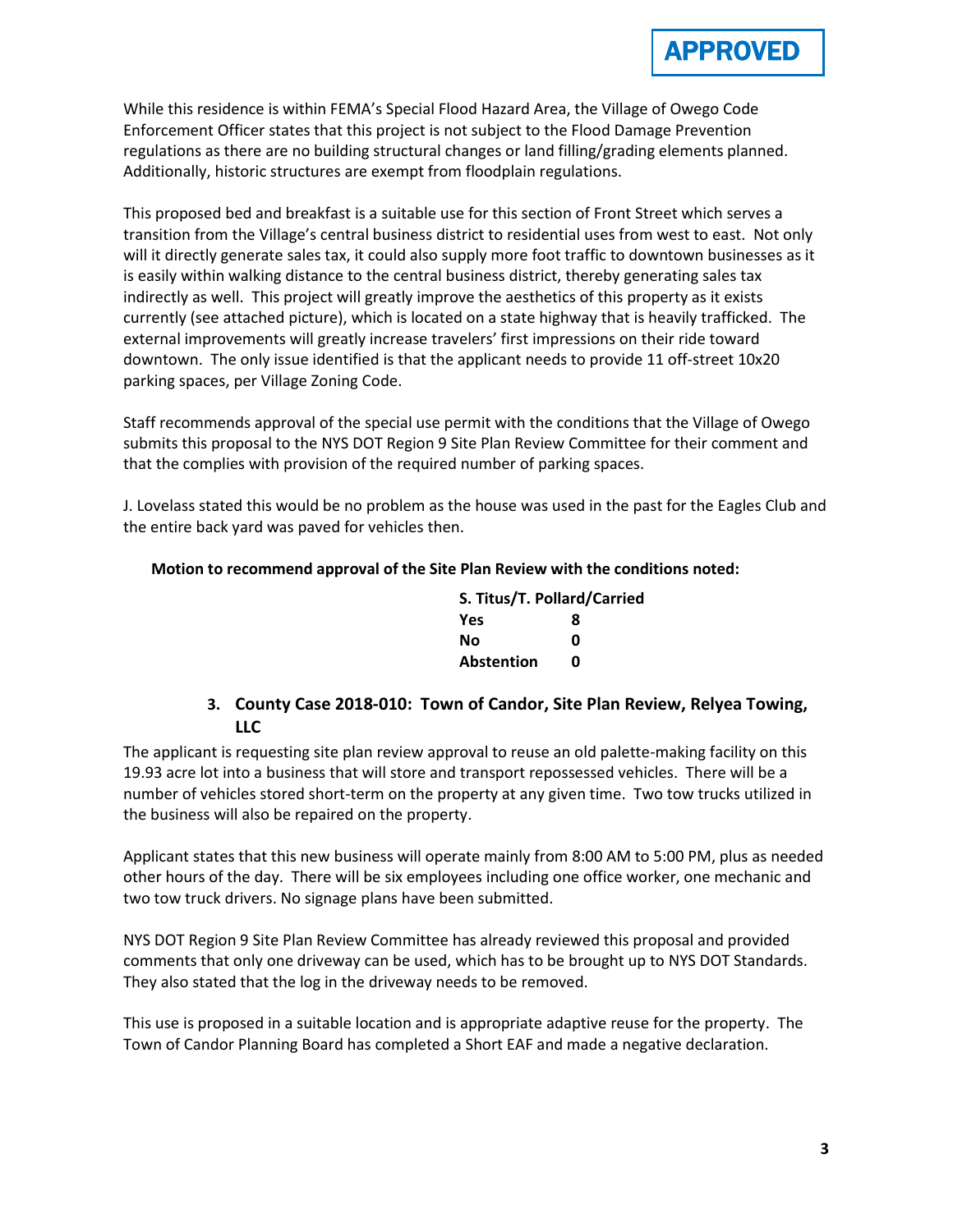

Staff recommends approval of the site plan review with the condition that the applicant complies with NYS DOT Region 9 Site Plan Review Committee's comments. He plans to store 10 - 12 vehicles inside the large building at any given time.

B. Relyea then said that he has no plans for signage, and the log has been removed already from the driveway. NYS DOT Region 9 has given him until August of this year to bring driveway into compliance with DOT standards.

#### **Motion to recommend approval of the Site Plan Review with the condition noted:**

| S. Titus/T. Pollard/Carried |   |
|-----------------------------|---|
| Yes                         | 8 |
| Νo                          | ი |
| <b>Abstention</b>           | n |

#### **B. Election of Vice Chair**

 TCPB needs a Vice Chair since W. Dimmick resigned. T. Pollard offered to serve in this position.

**Motion to elect T. Pollard as TCPB Vice Chair:**

|                   | D. Chrzanowski/J. Current/Carried |
|-------------------|-----------------------------------|
| Yes               | 8                                 |
| Nο                | ŋ                                 |
| <b>Abstention</b> | n                                 |

#### **III. REPORTS**

### **A. Local Bits and Pieces**

- **1. Town of Candor**  A. Cacciola
	- Not in attendance.

#### **2. Town of Nichols** – P. Moore

- No report.
- **3. Town of Berkshire**  T. Pollard
	- No report.
- **4. Town of Tioga –** D. Chrzanowski
	- No report.
- **5. Village of Waverly** vacant
- **6. Village of Owego** G. Eckley
	- No report.
- **7. Town of Newark Valley** S. Titus
	- Town Board adopted Comprehensive Plan.
- **8. Village of Newark Valley –** J. Tornatore
	- Not in attendance.